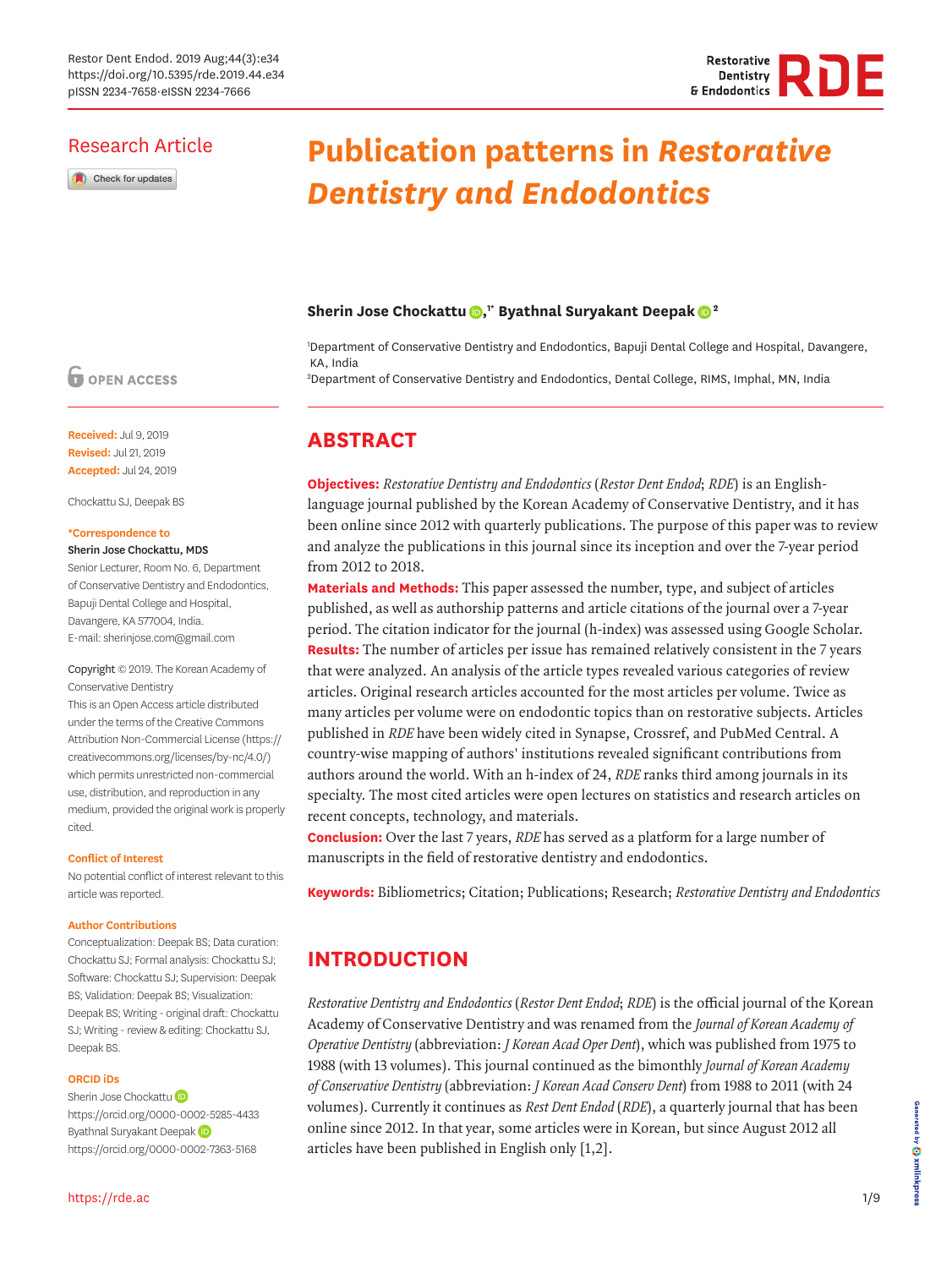

*RDE* is a peer-reviewed and open-access journal providing up-to-date information regarding research and development pertinent to the fields of contemporary clinical operative dentistry, restorative dentistry, and endodontics. The journal publishes original articles, review articles, and case reports dealing with the aforementioned topics from all over the world, and is indexed/tracked/covered by PubMed, PubMed Central, KoreaMed, Synapse, KoMCI, Crossref, DOAJ, and Google Scholar [[1\]](#page-7-0).

<span id="page-1-1"></span><span id="page-1-0"></span>Bibliometrics are citation-based measures of the performance of authors, scientific articles, journals, or institutions [\[3,](#page-7-2)[4\]](#page-7-3). Two of the most commonly used citation-based measures are the impact factor (IF; Clarivate Analytics' Journal Impact Factor) and the Hirsch-index (h-index) [[4](#page-7-3)[,5\]](#page-7-4). IF is a measure of the journal's performance over a 2-year period. The h-index is a measure of a researcher's (or journal's) output (quality and consistency) often measured over a 5-year period (the 'h5-index') [[6](#page-7-5)].

No assessment has yet been carried out of the nature of articles published in *RDE* and their citations, nor has the journal been compared with other specialty journals. An analysis of publication patterns and citations of a journal aids in critiquing its contributions in a constructive way [[7](#page-7-6)]. Thus, the aims of this article were: 1) to perform an assessment of all articles published from 2012 to 2018 based on their type, subject, and authorship patterns, and 2) to analyze the citations of *RDE* articles in comparison with other specialty journals.

### **MATERIALS AND METHODS**

<span id="page-1-2"></span>Using the official website for *RDE* [\(https://rde.ac/index.php?body=archive\)](https://rde.ac/index.php?body=archive) [\[8\]](#page-7-7), the seven volumes and 28 issues from the years 2012 to 2018 were analyzed to extract the number, type, and subject of articles, the country of the first author, and article citations in PubMed.

<span id="page-1-4"></span><span id="page-1-3"></span>In Google Scholar metrics [\(https://scholar.google.com/citations?view\\_op=top\\_](https://scholar.google.com/citations?view_op=top_venues&hl=en) [venues&hl=en](https://scholar.google.com/citations?view_op=top_venues&hl=en)) [[9](#page-7-8)], a search for "*Restorative Dentistry & Endodontics*" was done to find the h5 index of the journal. A search was done for the other journals in the specialties of restorative/ operative dentistry and endodontics using the SCImago Journal & Country Rankings website (<https://www.scimagojr.com/journalrank.php?category=3501>) [[10\]](#page-7-9), and their h5-indices were compared with that of *RDE* in Google Scholar. Considering the scope of the journal [\[1](#page-7-0)], all relevant journals in the fields of restorative/operative dentistry, endodontics, and dental materials were selected for comparison.

Both authors carried out the analysis independently, and discrepancies were resolved by consensus.

## **RESULTS**

The number of articles per issue remained relatively consistent during the 7 years that were analyzed. The maximum output was observed in 2014, when 48 articles were published. The second issue of 2013 had the fewest articles. Being a specialty journal, the majority of articles in *RDE* were expected to pertain to the subjects of restorative dentistry and endodontics. On average, the number of endodontic articles per volume (24.4) was twice that of articles on restorative subjects (11.8). There was an average of 5 articles per volume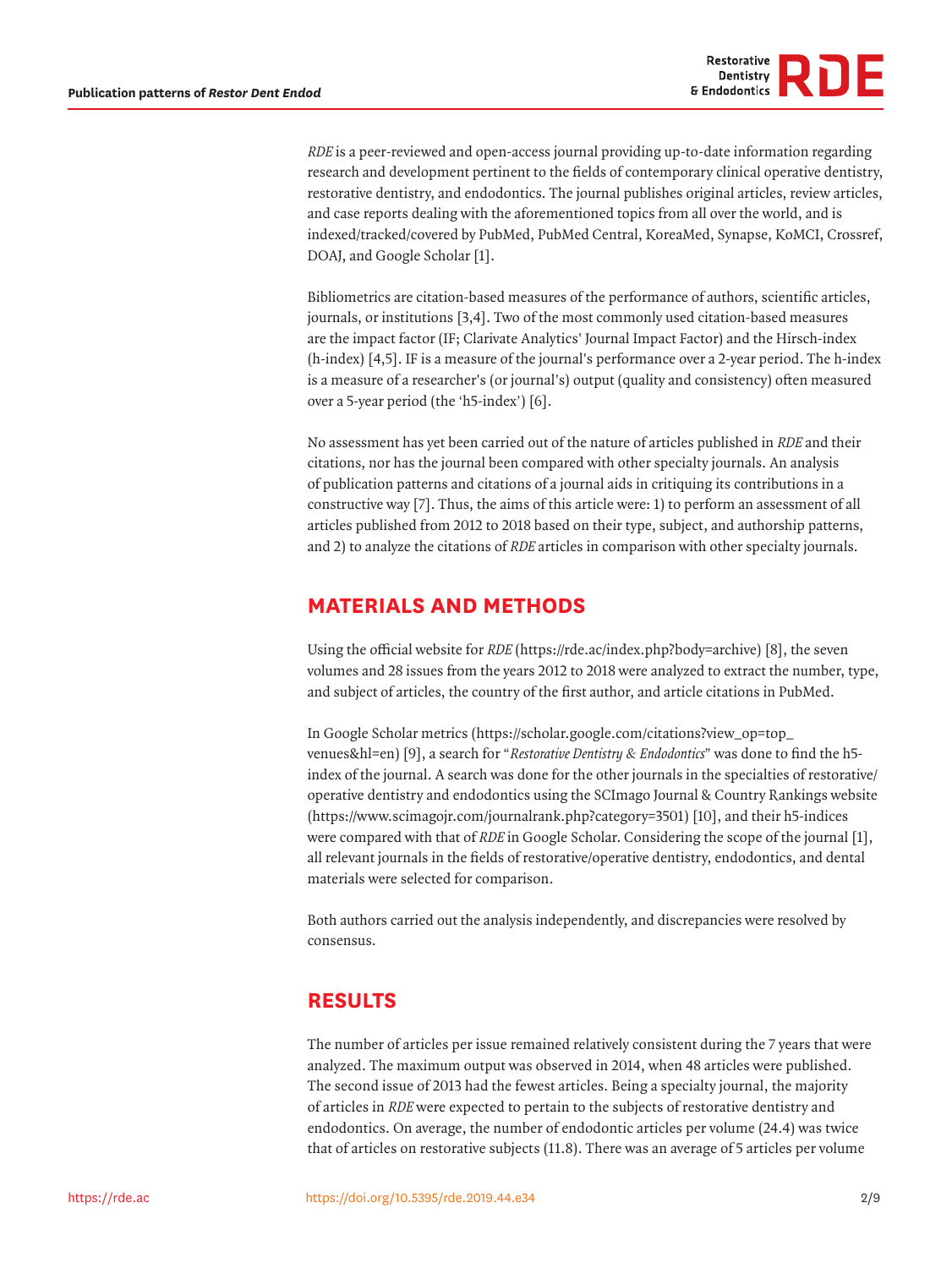| <b>Publication year</b> | No. of articles per issue and volume |                 |                  |                  |       | No. of articles per subject |                    |                                              |  |
|-------------------------|--------------------------------------|-----------------|------------------|------------------|-------|-----------------------------|--------------------|----------------------------------------------|--|
| (Volume No.)            | Issue (No. 1)                        | Issue (No. 2)   | Issue (No. 3)    | Issue (No. 4)    | Total | Restorative<br>dentistry    | <b>Endodontics</b> | Other specialty topics/<br>interdisciplinary |  |
| 2012 (Vol. 37)          | 10 <sup>°</sup>                      |                 | 10               | 10               | 41    |                             | 23                 |                                              |  |
| 2013 (Vol. 38)          | 8                                    |                 | 12               | 12               | 39    | 13                          | 20                 | 5                                            |  |
| 2014 (Vol. 39)          | 12                                   | 10 <sup>2</sup> | 13               | 13               | 48    | 9                           | 31                 | 9                                            |  |
| 2015 (Vol. 40)          | 12                                   | 11              | 10 <sup>10</sup> | 10 <sup>10</sup> | 43    | 11                          | 25                 | 3                                            |  |
| 2016 (Vol. 41)          | 10                                   | 10              | 10               | 13               | 43    | 13                          | 23                 |                                              |  |
| 2017 (Vol. 42)          | 10 <sup>10</sup>                     | 10 <sup>1</sup> | 10 <sup>10</sup> | 10 <sup>10</sup> | 40    | 12                          | 25                 | 3                                            |  |
| 2018 (Vol. 43)          | 10                                   | 10 <sup>2</sup> | 10               | 10               | 40    | 14                          | 24                 |                                              |  |
|                         | Average per volume                   |                 |                  |                  |       | 11.8                        | 24.4               | 5                                            |  |

<span id="page-2-0"></span>**Table 1.** Number of articles per issue, volume, and subject in *Restorative Dentistry and Endodontics*

<span id="page-2-2"></span>catering to other related specialties or interdisciplinary cases (**[Table 1](#page-2-0)**). An analysis of the article types revealed various sub-categories of reviews including critical, conceptual, literature, and systematic reviews [\[11\]](#page-7-10). The 'Reader's Forum' was a regular column from 2012 through 2016. Original research articles accounted for the highest number of articles per volume (28.3), followed by case reports (10.3). However, only one systematic review was published in the last 7 years (**[Table 2](#page-2-1)**).

A country-wise mapping of the first authors' institutions was conducted. Unlike in 2012, articles written by authors from around the world were published starting in 2013. By 2017, other Asian nations (Iran, Turkey, India, Malaysia, Thailand, China, and Japan) accounted for the majority of published articles, with a rising contribution from the nations of Europe (Italy, Portugal, Greece, and France), Africa (Egypt and Libya), and the Americas (USA, Canada, and Brazil). On the whole, Korea (the native country of *RDE*) represented the bulk of contributions (**[Figure 1](#page-3-0)**).

Articles published in *RDE* have been cited in PubMed. The number of citations showed a sharp spike in 2013, peaking in the 2012 issue with 100 citations. In general, original research articles were consistently among the most cited, as compared to case reports or reviews. Citations decreased slightly starting in 2016 (**[Figure 2](#page-3-1)** and **[Table 3](#page-4-0)**). The number of citations was analyzed for each article, using the abstract page of the articles on the *RDE* website. The 10 most cited articles in PubMed and Google Scholar (as of July 2019) are given in **[Table 4](#page-5-0)**.

#### <span id="page-2-1"></span>**Table 2.** Types of articles published in *Restorative Dentistry and Endodontics*

| Type of article                       | 2012         | 2013           | 2014           | 2015           | 2016           | 2017           | 2018           | Total (2012-2018) | No. per volume |
|---------------------------------------|--------------|----------------|----------------|----------------|----------------|----------------|----------------|-------------------|----------------|
| Guest editorial                       | $\Omega$     | $\Omega$       | $\Omega$       | O              | $\Omega$       | $\Omega$       | $\Omega$       |                   |                |
| Editorial                             | 4            | $2^{\circ}$    | $\mathbf{0}$   | $\mathbf{O}$   | $\circ$        | $\mathbf{0}$   |                | 7                 |                |
| Original research                     | 24           | 21             | 29             | 30             | 29             | 34             | 31             | 198               | 28.3           |
| Literature/narrative review           |              | 3              | 3              | 3              | $\mathbf{1}$   |                | $\overline{2}$ | 14                | $\overline{2}$ |
| Critical review                       |              | $\overline{2}$ | $\mathbf 0$    | 0              | 0              | $\circ$        | 0              | $\overline{2}$    | 0.3            |
| Scoping review                        | $\mathbf{O}$ | $\mathbf{0}$   | $\mathbf{0}$   | $\mathbf{O}$   | $\circ$        | $\mathbf{0}$   | $\mathbf{O}$   | $\circ$           | $\mathbf{O}$   |
| Conceptual review                     |              |                | $\Omega$       |                |                | $\Omega$       | 0              |                   | 0.6            |
| State-of-the-art review               | $\mathbf{O}$ | $\circ$        | $\mathbf{O}$   | $\mathbf{O}$   | $\circ$        | $\mathbf{0}$   | $\mathbf{O}$   | $\circ$           | $\mathbf{O}$   |
| Systematic review $\pm$ meta-analysis | 0            | $\circ$        | $\mathbf 0$    | 0              | 0              |                | 0              |                   | 0.14           |
| Case report/case series               | 15           | 10             | 16             | $\overline{9}$ | 12             | $\overline{4}$ | 6              | 72                | 10.3           |
| Letter to the editor                  | $\Omega$     | $\Omega$       | $\Omega$       |                |                | $\Omega$       | $\Omega$       | $\mathbf{2}$      | 0.3            |
| Short communication                   | $\mathbf{0}$ | $\mathbf{0}$   | $\mathbf{0}$   | $\mathbf{O}$   | $\circ$        | $\Omega$       | $\mathbf{O}$   | $\circ$           | $\mathbf{O}$   |
| Commentary                            |              | $\Omega$       | $\Omega$       | $\Omega$       | $\Omega$       | $\Omega$       | $\Omega$       | $\Omega$          | 0              |
| Reader's Forum                        | 3            | $\overline{4}$ | $\overline{4}$ | $\overline{4}$ | $\overline{4}$ | $\Omega$       | $\mathbf{O}$   | 19                | 2.7            |
| Open lecture (on statistics)          |              | 4              | 4              | 4              | $\overline{4}$ | 3              | 4              | 24                | 3.5            |
| Conference/convention report          | $\mathbf{O}$ | $\circ$        | $\mathbf{O}$   | $\mathsf{O}$   | $\circ$        | $\mathbf{0}$   | $\circ$        | $\circ$           | $\Omega$       |
| Book review                           |              | $\Omega$       | $\Omega$       | O              | $\Omega$       | $\Omega$       | $\Omega$       | $\Omega$          | 0              |
| Total per year                        | 49           | 47             | 56             | 52             | 52             | 43             | 44             |                   |                |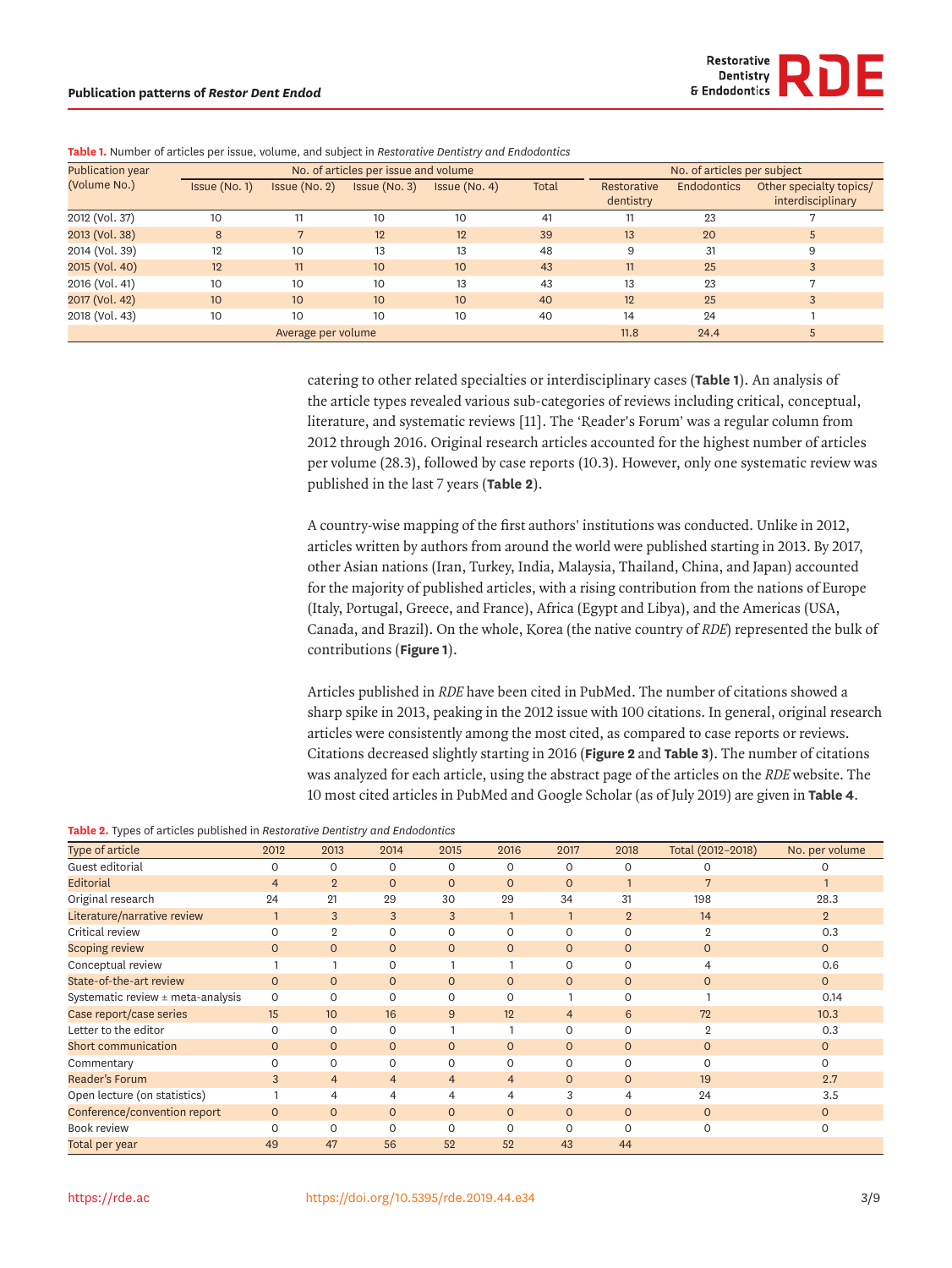



<span id="page-3-0"></span>**Figure 1.** Institutions of the first authors by country.

The most cited article in *RDE* since its inception was the open lecture on statistics published in 2013. The other most cited articles catered to topics ranging from dental materials (novel composites and newer biomaterials) and technical aspects of rotary-driven root canal preparation to regenerative endodontics (**[Table 4](#page-5-0)**).

In a comparison of h-indices on Google Scholar, *RDE* was found to have the third-highest h5-index amongst both restorative/operative dentistry and endodontic specialty journals, without considering the journals that would come under the scope of *RDE* but are not specialty journals in restorative dentistry or endodontics *per se* (*e.g.*, *Dental Materials*, *Journal of Adhesive Dentistry*) (**[Figure 3](#page-4-1)**).



<span id="page-3-1"></span>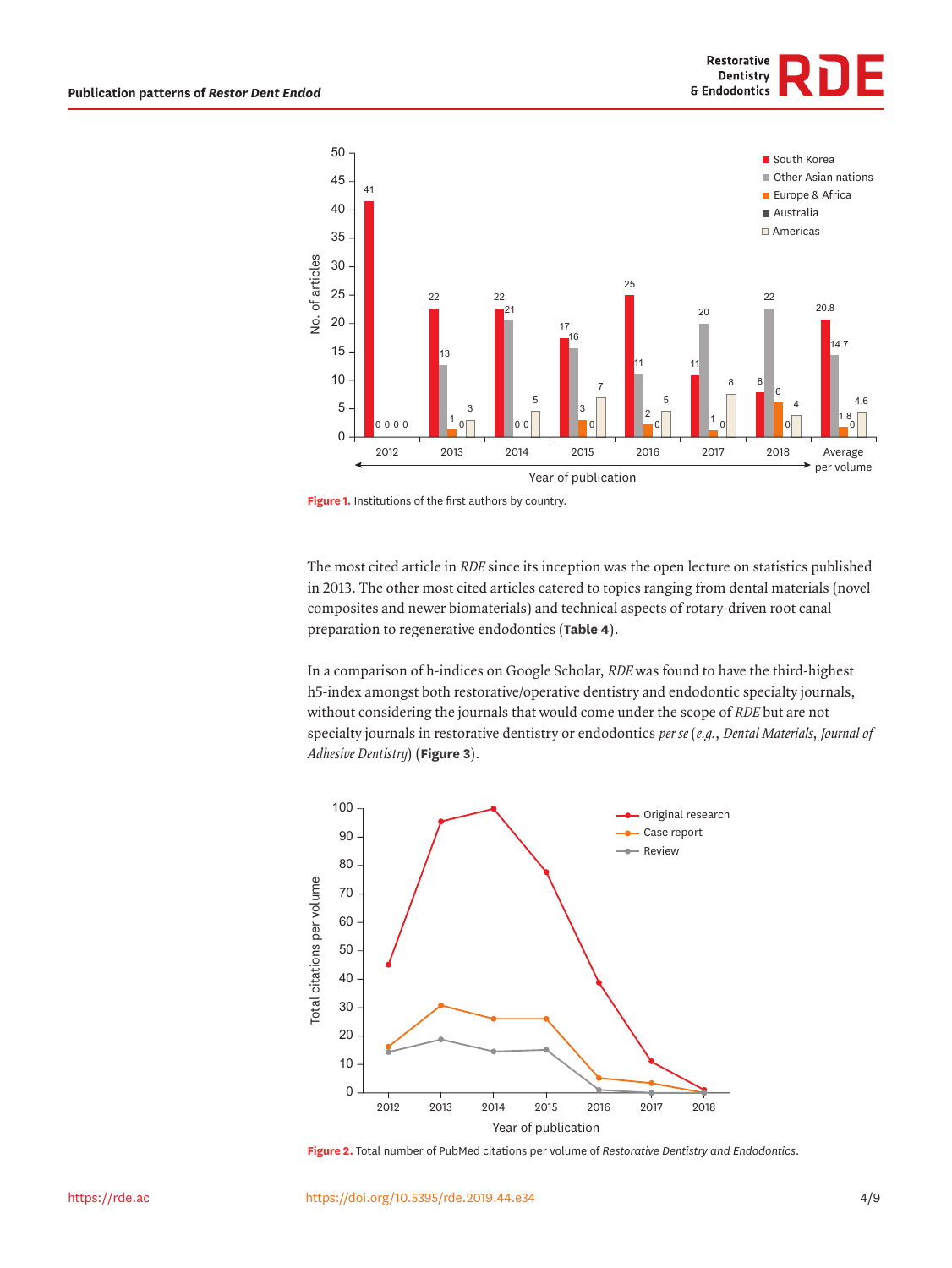#### **Publication patterns of** *Restor Dent Endod*



| Year (Volume)  | Type of article   |                 | Total citations per volume |                |                |          |
|----------------|-------------------|-----------------|----------------------------|----------------|----------------|----------|
|                |                   | Issue 1         | Issue 2                    | Issue 3        | Issue 4        |          |
| 2012 (Vol. 37) | Original research | 0               | $\Omega$                   | 10             | 34             | 44       |
|                | Case report       | Ο               | ∩                          |                | 11             | 16       |
|                | Review            | 0               | N/A                        | N/A            | 14             | 14       |
| 2013 (Vol. 38) | Original research | 35              | 9                          | 17             | 34             | 95       |
|                | Case report       |                 | 3                          | 12             | 15             | 31       |
|                | <b>Review</b>     | $\overline{4}$  | $\Omega$                   | 14             |                | 19       |
| 2014 (Vol. 39) | Original research | 14              | 35                         | 19             | 32             | 100      |
|                | Case report       | 9               | 11                         | 2              | 3              | 25       |
|                | Review            | 10              | $\overline{2}$             | N/A            | 3              | 15       |
| 2015 (Vol. 40) | Original research | 14              | 35                         | 11             | 18             | 78       |
|                | Case report       | 9               | 11                         | 3              | 3              | 26       |
|                | Review            | 10 <sup>°</sup> | $\overline{2}$             | 5              | N/A            | 17       |
| 2016 (Vol. 41) | Original research | 24              |                            | 4              | 2              | 37       |
|                | Case report       |                 |                            |                | 2              |          |
|                | Review            | N/A             | N/A                        |                | 0              |          |
| 2017 (Vol. 42) | Original research | 3               |                            | $\overline{2}$ | $\overline{2}$ | 11       |
|                | Case report       | $\overline{2}$  |                            | $\Omega$       | N/A            | 3        |
|                | <b>Review</b>     | N/A             | $\Omega$                   | $\mathbf{O}$   | N/A            | $\Omega$ |
| 2018 (Vol. 43) | Original research | Ο               |                            | O              | 0              |          |
|                | Case report       | 0               |                            | 0              | 0              |          |

#### <span id="page-4-0"></span>**Table 3.** Number of article citations per issue and volume

N/A, not applicable.



Review N/A N/A 0 0 0

<span id="page-4-1"></span>**Figure 3.** Comparison of the h5-index of *Restorative Dentistry and Endodontics* with those of other journals in the specialty.

### **DISCUSSION**

In our assessment of the publication patterns of *RDE* during a 7-year period, a key factor that stood out was the large number of quality peer-reviewed original research articles and reviews. The Reader's Forum was a platform that served to provide valuable insights into key concepts and ideas, and also on diagnosis and treatment protocols [\[12](#page-7-11)[-16](#page-8-0)].

<span id="page-4-2"></span>A year after its inception, researchers from around the world began contributing to the ever-expanding collection of articles in *RDE*. While the bulk of articles have been from South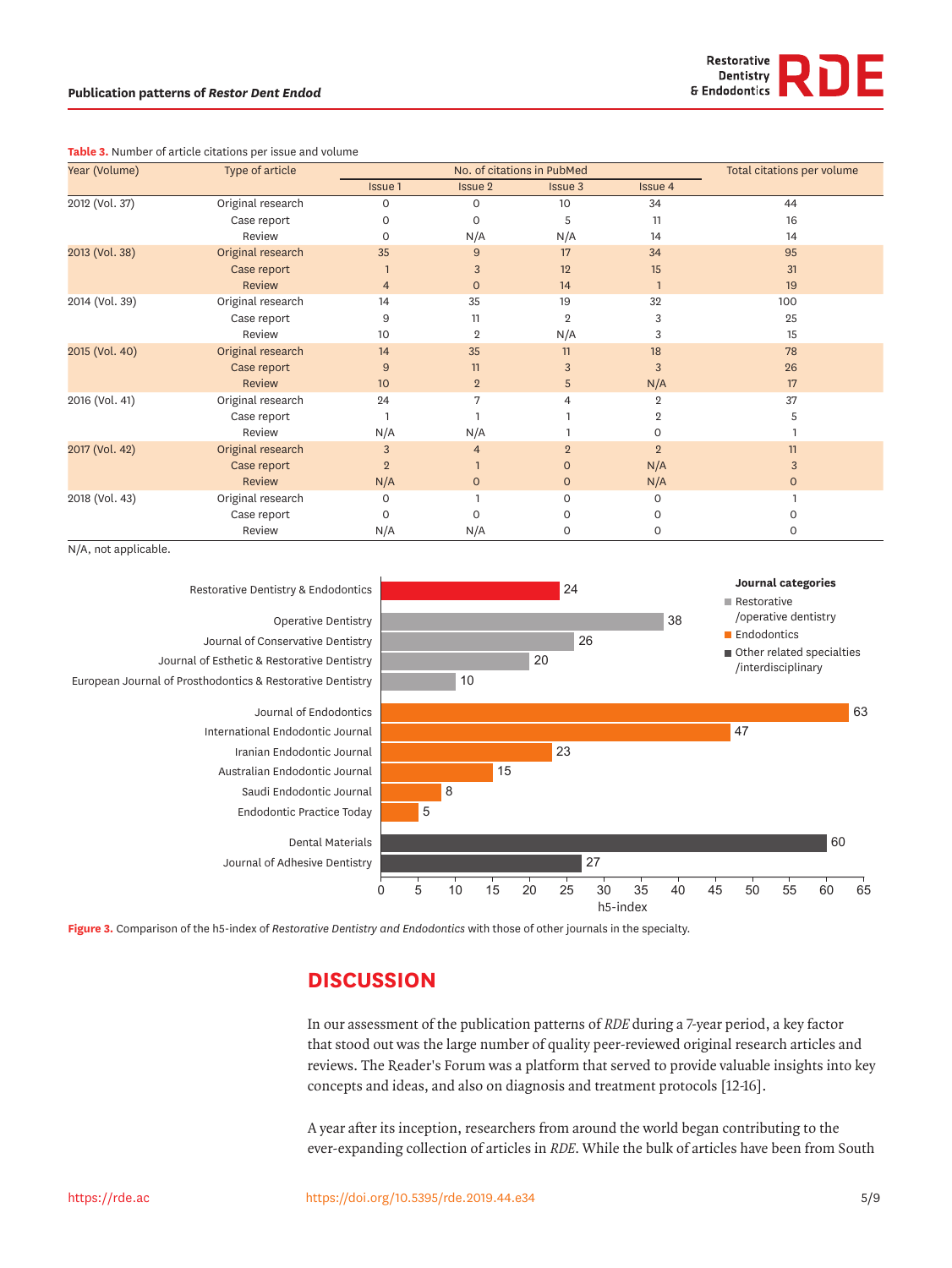

<span id="page-5-0"></span>**Table 4.** The 10 most cited articles of *Restorative Dentistry and Endodontics* in PubMed and Google Scholar

| No. of citations<br>in PubMed<br>(Rating) | Name of article                                                                                                                                                                                                                                                | No. of citations<br>in Google Scholar<br>(Rating) | Name of article                                                                                                                                                                                                                                                   |
|-------------------------------------------|----------------------------------------------------------------------------------------------------------------------------------------------------------------------------------------------------------------------------------------------------------------|---------------------------------------------------|-------------------------------------------------------------------------------------------------------------------------------------------------------------------------------------------------------------------------------------------------------------------|
| 55(1)                                     | Kim HY. Statistical notes for clinical researchers: assessing<br>normal distribution (2) using skewness and kurtosis. Restor Dent<br>Endod 2013;38(1):52-54.                                                                                                   | 483 (1)                                           | Kim HY. Statistical notes for clinical researchers: assessing<br>normal distribution (2) using skewness and kurtosis. Restor Dent<br>Endod 2013;38(1):52-54.                                                                                                      |
| 22(2)                                     | Utneja S, Nawal RR, Talwar S, Verma M. Current perspectives<br>of bio-ceramic technology in endodontics: calcium enriched<br>mixture cement - review of its composition, properties and<br>applications. Restor Dent Endod 2015;40(1):1-13.                    | 73(2)                                             | Kasraei S, Sami L, Hendi S, AliKhani MY, Rezaei-Soufi<br>L, Khamverdi Z. Antibacterial properties of composite<br>resins incorporating silver and zinc oxide nanoparticles on<br>Streptococcus mutans and Lactobacillus. Restor Dent Endod<br>2014;39(2):109-114. |
| 21(3)                                     | Kasraei S, Sami L, Hendi S, AliKhani MY, Rezaei-Soufi L, Khamverdi<br>Z. Antibacterial properties of composite resins incorporating<br>silver and zinc oxide nanoparticles on Streptococcus mutans and<br>Lactobacillus. Restor Dent Endod 2014;39(2):109-144. | 55(3)                                             | Lim YJ, Park SJ, Kim HC, Min KS. Comparison of the<br>centering ability of Wave One and Reciproc nickel-titanium<br>instruments in simulated curved canals. Restor Dent Endod<br>2013;38(1):21-25.                                                                |
| 18(4)                                     | Lim YJ, Park SJ, Kim HC, Min KS. Comparison of the centering<br>ability of Wave One and Reciproc nickel-titanium instruments in<br>simulated curved canals. Restor Dent Endod 2013;38(1):21-25.                                                                | 54(4)                                             | Utneja S, Nawal RR, Talwar S, Verma M. Current perspectives<br>of bio-ceramic technology in endodontics: calcium enriched<br>mixture cement - review of its composition, properties and<br>applications. Restor Dent Endod 2015;40(1):1-13.                       |
| 18(4)                                     | Yoo YS, Cho YB. A comparison of the shaping ability of<br>reciprocating NiTi instruments in simulated curved canals.<br>Restor Dent Endod 2012;37(4):220-227.                                                                                                  | 44(5)                                             | Kang SH, Chang J, Son HH. Flexural strength and microstructure<br>of two lithium disilicate glass ceramics for CAD/CAM restoration<br>in the dental clinic. Restor Dent Endod 2013;38(3):134-140.                                                                 |
| 14 (6)                                    | Chang SW. Chemical characteristics of mineral trioxide<br>aggregate and its hydration reaction. Restor Dent Endod<br>2012;37(4):188-193.                                                                                                                       | 42(6)                                             | Forghani M, Parisay I, Maghsoudlou A. Apexogenesis and<br>revascularization treatment procedures for two traumatized<br>immature permanent maxillary incisors: a case report. Restor<br>Dent Endod 2013;38(3):178-181.                                            |
| 12(7)                                     | Kim HY. Statistical notes for clinical researchers: Evaluation of<br>measurement error 1: using intraclass correlation coefficients.<br>Restor Dent Endod 2013;38(2):98-102.                                                                                   | 39(7)                                             | Kim D, Kim E. Antimicrobial effect of calcium hydroxide<br>as an intracanal medicament in root canal treatment: a<br>literature review - Part I. In vitro studies. Restor Dent Endod<br>2014;39(4):241-252.                                                       |
| 11(8)                                     | Ha JH, Park SS. Influence of glide path on the screw-in effect<br>and torque of nickel-titanium rotary files in simulated resin root<br>canals. Restor Dent Endod 2012;37(4):215-219.                                                                          | 39(7)                                             | Kim HY. Statistical notes for clinical researchers: Evaluation of<br>measurement error 1: using intraclass correlation coefficients.<br>Restor Dent Endod 2013;38(2):98-102.                                                                                      |
| 10(9)                                     | Hotwani K, Sharma K. Platelet rich fibrin - a novel acumen<br>into regenerative endodontic therapy. Restor Dent Endod<br>2014;39(1):1-6.                                                                                                                       | 37(9)                                             | Kim EH, Jung KH, Son SA, Hur B, Kwon YH, Park JK. Effect of<br>resin thickness on the microhardness and optical properties of<br>bulk-fill resin composites. Restor Dent Endod 2015;40(2):128-135.                                                                |
| 9(10)                                     | Villat C, Grosgogeat B, Seux D, Farge P. Conservative approach<br>of a symptomatic carious immature permanent tooth using a<br>tricalcium silicate cement (Biodentine): a case report. Restor<br>Dent Endod 2013;38(4):258-262.                                | 35(10)                                            | Abouelleil H, Pradelle N, Villat C, Attik N, Colon P, Grosgogeat B.<br>Comparison of mechanical properties of a new fiber reinforced<br>composite and bulk filling composites. Restor Dent Endod<br>2015;40(4):262-270.                                           |

<span id="page-5-3"></span>Korea, a growing number of contributors are from other Asian nations, Europe, Africa, and North and South America. In 2012, the publishers of *RDE* decided to convert to publishing all articles in English, with hopes to introduce their research results to international readers, to communicate with them, and to be cited world-wide [[17\]](#page-8-1). Internationalization is a significant factor in a journal's success. Inclusion in several relevant international databases provides visibility and also improves the editing and publishing quality of a journal [\[7\]](#page-7-6). Currently, *RDE* is indexed/tracked/covered by PubMed, PubMed Central, KoreaMed, Synapse, KoMCI, Crossref, DOAJ, and Google Scholar [[1\]](#page-7-0).

<span id="page-5-2"></span><span id="page-5-1"></span>The journal was found to publish almost twice the number of articles in the specialty of endodontics than in restorative dentistry. We hope to see more articles from the latter specialty in the future. An analysis of the various subspecialties and subject matter of each of the articles was not done (apart from the top 10 most cited articles). Additionally, we have taken into account only the institution (country) of the first author, although in some articles, contributions were made by authors from different countries.

IF and the h-index are the 2 most commonly used citation-based measures ('bibliometrics') of the performance of scientific articles, their authors, journals, or institutions. IF reflects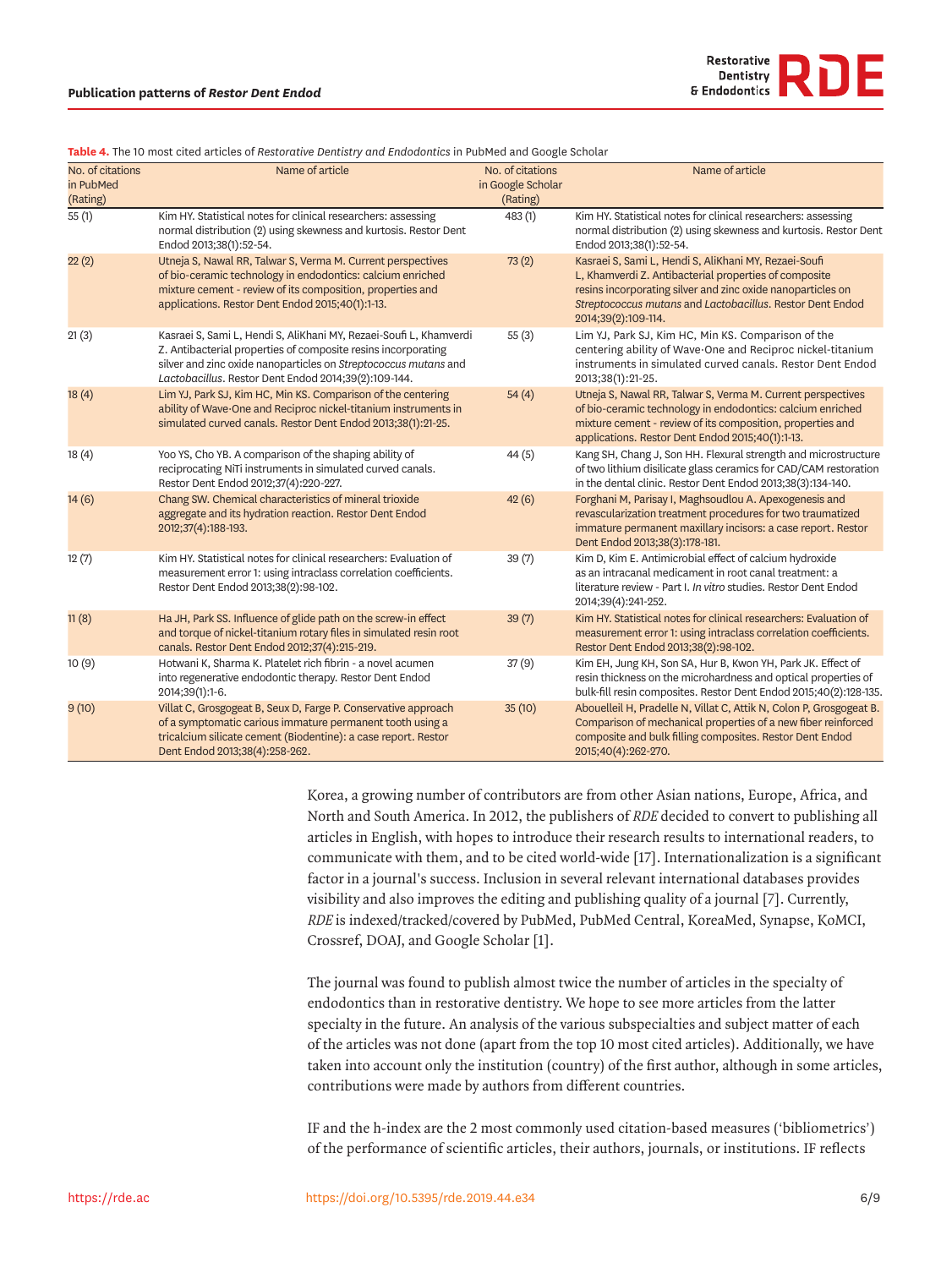

the average number of citations of articles published by a journal; hence, it measures a journal's relevance and scope of contribution to a research field [\[6](#page-7-5)]. Some have argued that IF is not useful for analyzing the scientific quality of publications or journals because of concerns that it measures quantity rather than quality of publications, the issue of self-citation, and English-language bias [[4\]](#page-7-3). In a study by Chua *et al.* [\[18\]](#page-8-2), the correlation between citations and IF was assessed. The authors expected to see a significant correlation between IF and the number of future citations, given the common belief that higher IFs indicate higher journal and article quality. However, for open-access journals, this correlation was poor and insignificant. The authors concluded that for open-access journals, IF contributes minimally to future citations. Open-access journals are universally accessible and do not require libraries to purchase subscriptions. Moreover, the authors found that the gain in terms of citations was minimal, given the need to pay high publishing fees for higher-IF journals [\[18\]](#page-8-2).

<span id="page-6-1"></span><span id="page-6-0"></span>The h-index is a measure of a researcher's (or journal's) output (quality and consistency) based on the total number of publications and total number of citations of those works, traditionally measured over a 5-year period (h5-index) [[4](#page-7-3)[,6\]](#page-7-5). A comparison of the h5-index of *RDE* with those of other restorative/operative dentistry and endodontic specialty journals showed that *RDE* had the third-highest h5-index in both specialties (**[Figure 3](#page-4-1)**).

<span id="page-6-2"></span>The number of article citations in PubMed showed a sharp spike in 2013, peaking with 100 citations for the 2012 issue (**[Figure 2](#page-3-1)** and **[Table 3](#page-4-0)**). In general, original research articles were consistently among the most cited, as compared to case reports or reviews. Citations decreased slightly starting in 2016. There is a phenomenon called the bandwagon effect, in which the individual adoption of some behavior or trend increases as others do the same thing in academic fields. Papers that follow a popular trend are cited more often because other scientists tend to follow the same research trend [\[19\]](#page-8-3). This implies the need for researchers to investigate and provide updates on topics that are of relevance for the progress of the specialty, rather than catering to trends. Editorials and guest editorials can offer expert opinions that are useful from this perspective, such as an opinion on a crucial topic of research, and serve as a call to inspire researchers in this direction [\[20](#page-8-4),[21](#page-8-5)].

<span id="page-6-3"></span>An analysis of the topics of the most cited articles revealed an interesting trend (**[Table 4](#page-5-0)**). The most cited article in *RDE* since its inception was the open lecture on statistics published in 2013. It is crucial for researchers to have a basic knowledge of statistical analysis, as it serves as the means to interpreting data and forms a vital part of research. The numerous open lectures published in *RDE* on this topic help budding researchers acquire a foundational understanding of statistics relevant to the life sciences.

There is a need to keep oneself updated on recent developments. In this regard, journals play a key role in compiling the latest findings, interpreting the available data, and presenting them to the reader in a concise format. This trend was reflected in the topics from dental materials science, endodontic technology, and contemporary concepts in endodontics, which were among the most cited in *RDE*. These included bulk-fill composites, novel composites (containing nanoparticles and chitosan), and updates, case reports, and reviews on newer biomaterials (biodentin, mineral trioxide aggregate, bioceramics). There were also articles on the technical aspects of rotary root canal preparation (canal centering ability, shaping ability, impact of glide path) and on regenerative endodontics (revascularization, platelet-rich fibrin).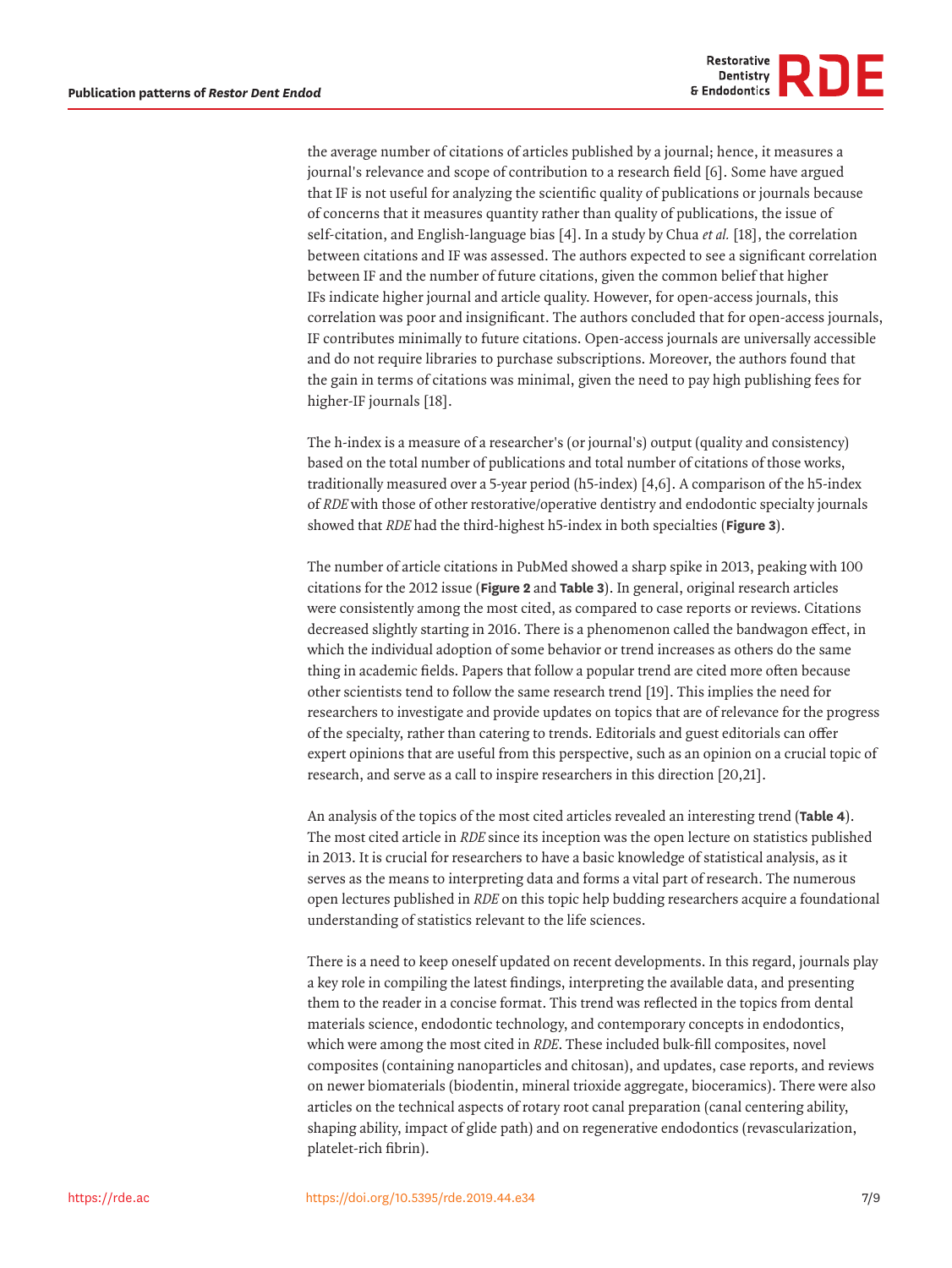

### **CONCLUSIONS**

Over the last 7 years, *RDE* has served as a platform for a large number of manuscripts in the fields of restorative dentistry and endodontics, and for a few other relevant specialties. The zeal of the editors in maintaining *RDE* as an open-access journal has gone a long way in ensuring that students, instructors, and clinical practitioners alike have unrestricted access to the latest in dental research. Additionally, since *RDE* charges no fees to contributing authors, it encourages students and researchers to submit their research and review papers to the journal.

### **REFERENCES**

- <span id="page-7-0"></span>[1.](#page-5-1) The Korean Academy of Conservative Dentistry. Aims and scope [Internet]. Seoul: The Korean Academy of Conservative Dentistry; c2019 [cited 2019 Jul 6]. Available from: https://rde.ac/index.php?body=aims (updated 2018 Oct 1).
- <span id="page-7-1"></span>[2.](#page-0-0) National Center for Biotechnology Information (NCBI). NLM catalog: *Restorative Dentistry & Endodontics* [Internet]. Bethesda (MD): NCBI; c2019 [cited 2019 Jul 6]. [https://www.ncbi.nlm.nih.gov/](https://www.ncbi.nlm.nih.gov/nlmcatalog/101584377) [nlmcatalog/101584377](https://www.ncbi.nlm.nih.gov/nlmcatalog/101584377) (updated 2019 May 6).
- <span id="page-7-2"></span>[3.](#page-1-0) Jones T, Huggett S, Kamalski J. Finding a way through the scientific literature: indexes and measures. World Neurosurg 2011;76:36-38. **[PUBMED](http://www.ncbi.nlm.nih.gov/pubmed/21839937) | [CROSSREF](https://doi.org/10.1016/j.wneu.2011.01.015)**
- <span id="page-7-3"></span>[4.](#page-6-0) Roldan-Valadez E, Salazar-Ruiz SY, Ibarra-Contreras R, Rios C. Current concepts on bibliometrics: a brief review about impact factor, Eigenfactor score, CiteScore, SCImago Journal Rank, Source-Normalised Impact per Paper, H-index, and alternative metrics. Ir J Med Sci 2019;188:939-951. **[PUBMED](http://www.ncbi.nlm.nih.gov/pubmed/30511320) | [CROSSREF](https://doi.org/10.1007/s11845-018-1936-5)**
- <span id="page-7-4"></span>[5.](#page-1-1) Shanta A, Pradhan AS, Sharma SD. Impact factor of a scientific journal: is it a measure of quality of research? J Med Phys 2013;38:155-157. **[PUBMED](http://www.ncbi.nlm.nih.gov/pubmed/24672148) | [CROSSREF](https://doi.org/10.4103/0971-6203.121191)**
- <span id="page-7-5"></span>[6.](#page-6-0) Grech V, Rizk DE. Increasing importance of research metrics: Journal Impact Factor and h-index. Int Urogynecol J Pelvic Floor Dysfunct 2018;29:619-620. **[PUBMED](http://www.ncbi.nlm.nih.gov/pubmed/29549395) | [CROSSREF](https://doi.org/10.1007/s00192-018-3604-8)**
- <span id="page-7-6"></span>[7.](#page-5-2) Lei Y, Tan BJ, Zou Z, Zhang MM, Song RP, Qu SH, Li J. Publication patterns and citation analysis of APJTM during 2008 and June 2014. Asian Pac J Trop Med 2014;7:650-654. **[PUBMED](http://www.ncbi.nlm.nih.gov/pubmed/25149380) | [CROSSREF](https://doi.org/10.1016/S1995-7645(14)60109-7)**
- <span id="page-7-7"></span>[8.](#page-1-2) The Korean Academy of Conservative Dentistry. Archive [Internet]. Seoul: The Korean Academy of Conservative Dentistry; c2019 [cited 2019 Jul 7]. Available from: https://rde.ac/index.php?body=archive (updated 2019 May 21).
- <span id="page-7-8"></span>[9.](#page-1-3) Google Scholar. Metrics [Internet]. [place unknown]: Google Scholar; c2019 [cited 2019 Jul 20]. https:// scholar.google.com/citations?view\_op=top\_venues&hl=en.
- <span id="page-7-9"></span>[10.](#page-1-4) SCImajo Institutions Rankings. SCImajo Journal & Country Rank: dentistry journals [Internet]. [place unknown]: Scimago Lab; c2019 [cited 2019 Jul 20]. [https://www.scimagojr.com/journalrank.](https://www.scimagojr.com/journalrank.php?category=3501) [php?category=3501](https://www.scimagojr.com/journalrank.php?category=3501).
- <span id="page-7-10"></span>[11.](#page-2-2) Grant MJ, Booth A. A typology of reviews: an analysis of 14 review types and associated methodologies. Health Info Libr J 2009;26:91-108.
	- **[PUBMED](http://www.ncbi.nlm.nih.gov/pubmed/19490148) | [CROSSREF](https://doi.org/10.1111/j.1471-1842.2009.00848.x)**
- <span id="page-7-11"></span>[12.](#page-4-2) Min JB. Drying adhesives. Restor Dent Endod 2014;39:148. **[PUBMED](http://www.ncbi.nlm.nih.gov/pubmed/24790930) | [CROSSREF](https://doi.org/10.5395/rde.2014.39.2.148)**
- 13. Kim YK. Relationship between laboratory bond strengths and clinical performance of dentin adhesives. Restor Dent Endod 2016;41:341-342. **[PUBMED](http://www.ncbi.nlm.nih.gov/pubmed/27847758) | [CROSSREF](https://doi.org/10.5395/rde.2016.41.4.341)**
- 14. Kim SY. Predictable management of the cracked tooth. Restor Dent Endod 2016;41:79. **[PUBMED](http://www.ncbi.nlm.nih.gov/pubmed/26877995) | [CROSSREF](https://doi.org/10.5395/rde.2016.41.1.79)**
- 15. Chang SW. Safe way for using NiTi rotary files. Restor Dent Endod 2015;40:96. **[PUBMED](http://www.ncbi.nlm.nih.gov/pubmed/25671220) | [CROSSREF](https://doi.org/10.5395/rde.2015.40.1.96)**